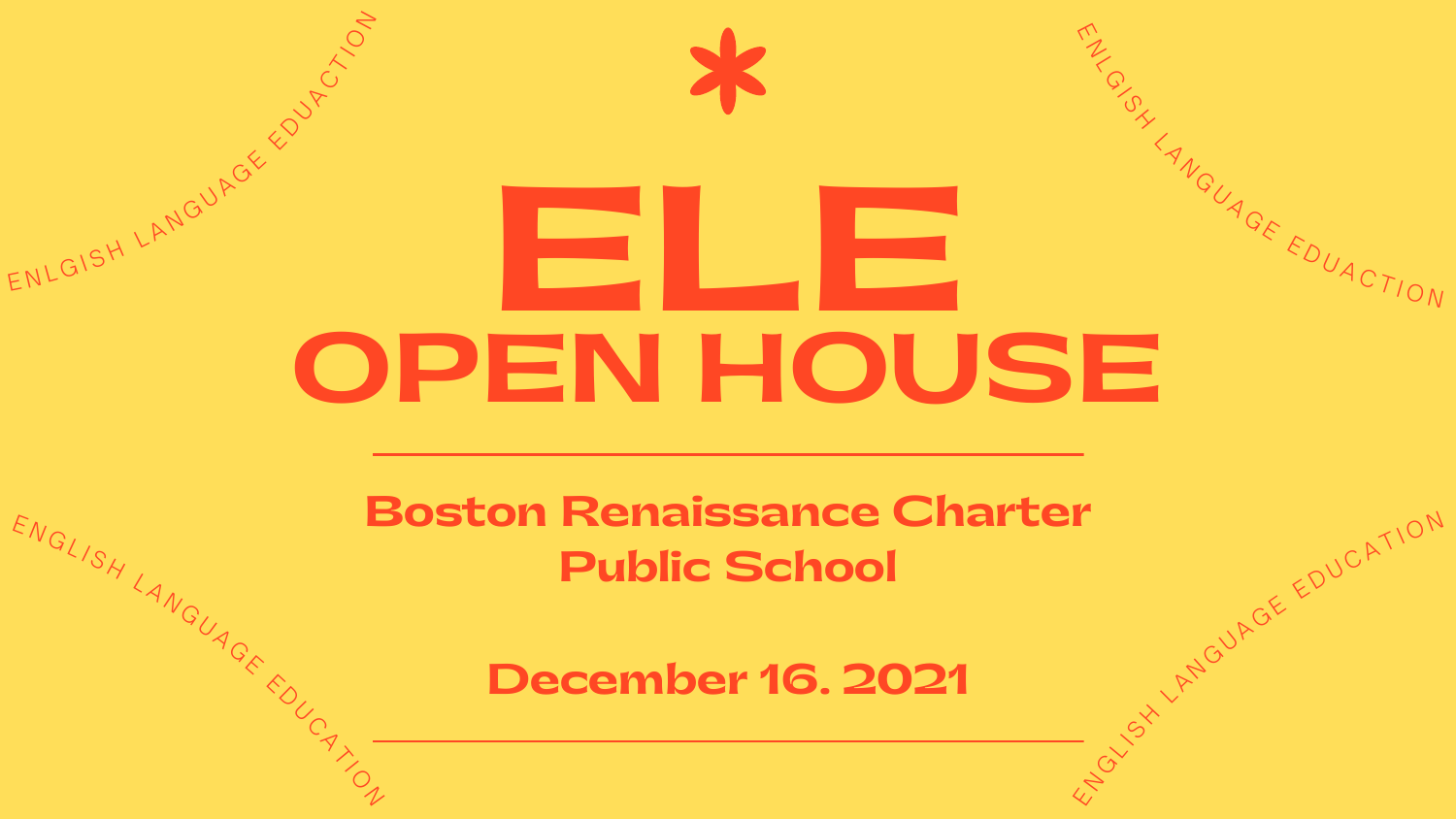- Introductions
- ELE Program Information
- ACCESS testing
- Resources to use at home
- ELPAC
- Questions





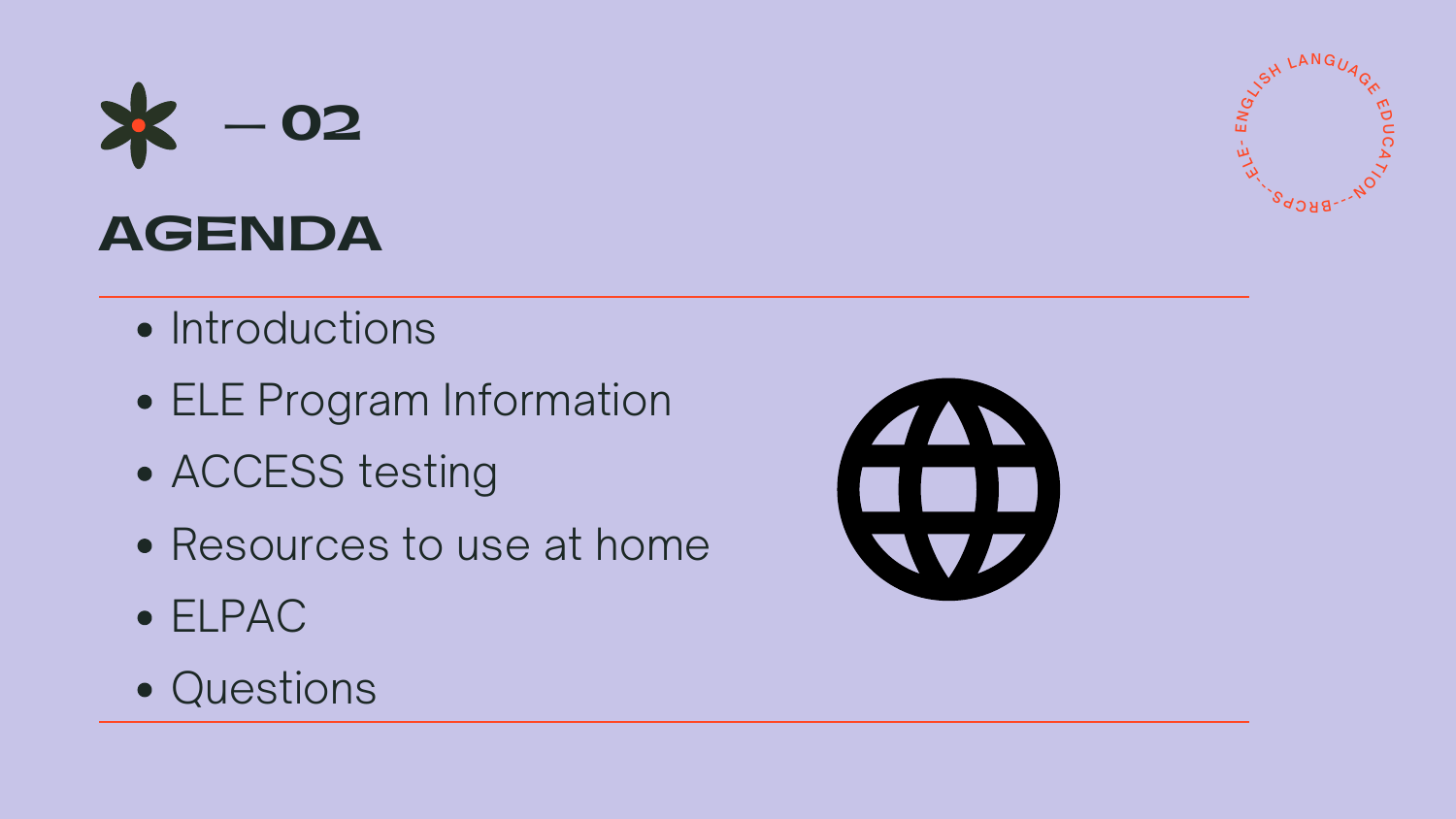## **WELCOME!**

### **WE ARE SO EXCITED AND GRATEFUL TO BE WORKING WITH YOUR CHILDREN!**



Ms. Galvin ELE Program **Coodinator** 





Ms. Coughlin ELE Teacher - K2, 1st & 2nd

Ms. Petterson ELE Teacher- 2, 3rd & 4th



Ms. Watkins ELE Teacher-2nd,4th, 5th & 6th

Ms. Copeland - USS Director







ELE Teacher-K2



 $\sim$ 

 $\overrightarrow{S}$  $\lambda$ 

> Ms. Lavenberg ELE Teacher - 1st, 3rd, 4th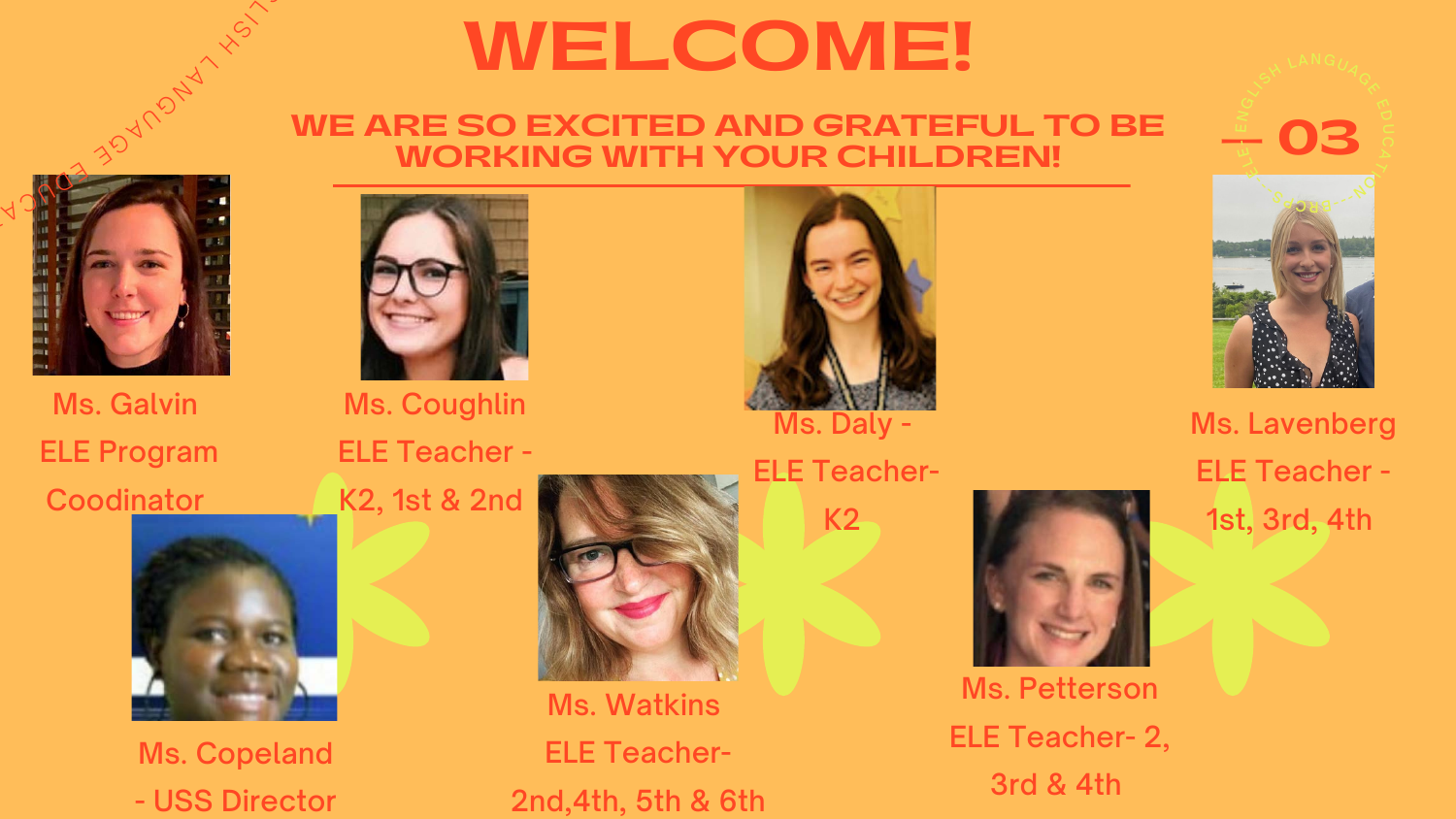- **•** English Language Education
- **•** Students in the ELE program receive direct instruction from an ESL teacher to support their English language development (speaking, listening, reading, writing)
- This happens in small groups (6 students or less) **— 04**

### Identifying a student as an ELL

- 
- You answered questions about the language you use at home.

# **ELE Program Information**

### What is ELE?

Any students whose home language is not English OR lives in an environment where a language other than English is used.





2. A test measured your child's academic English skills in listening, reading, speaking, and writing.



Your child can have 3. instruction in English, in addition to other classes.

## Who qualifies for ELE services?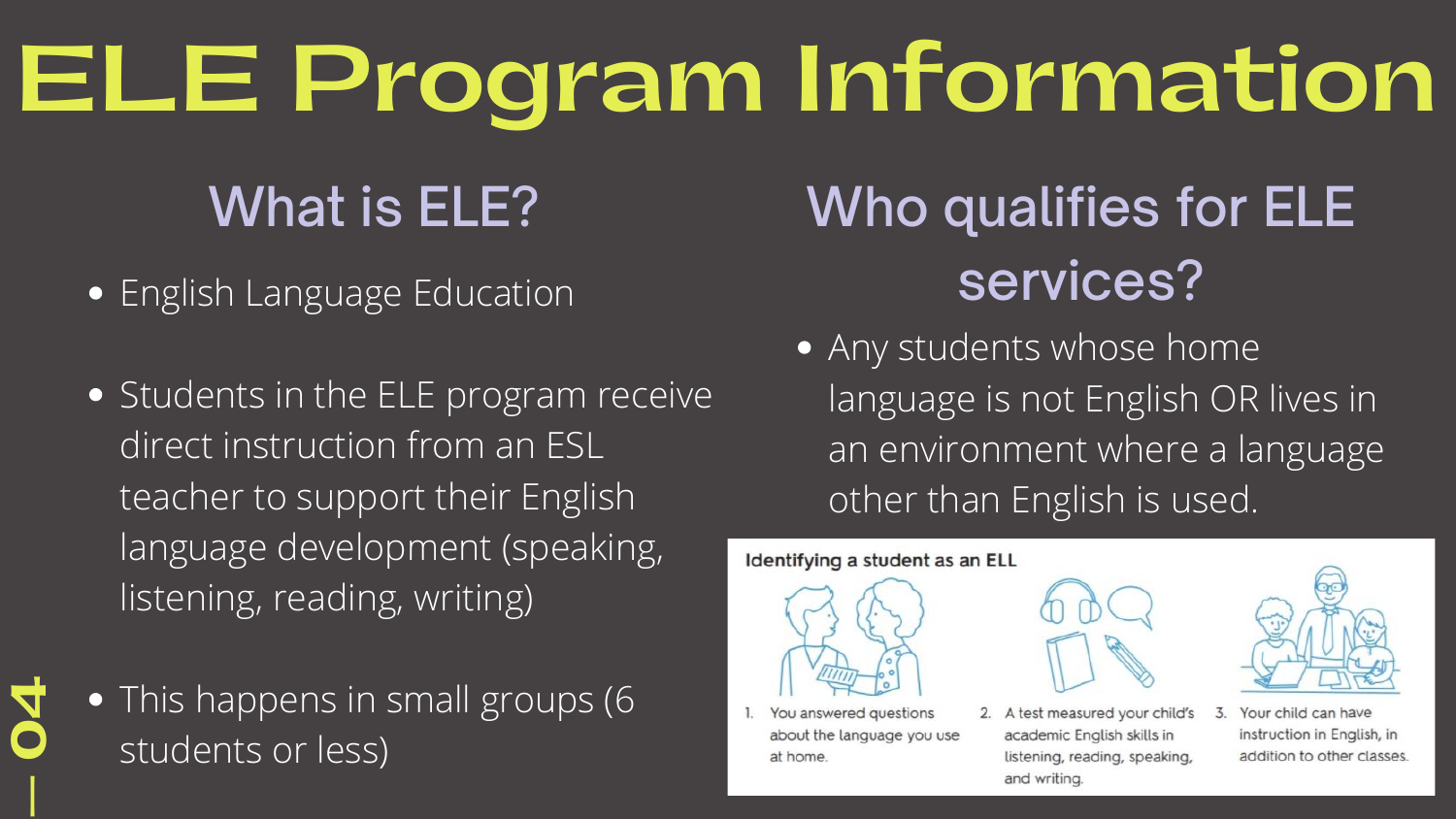



### **ENGLISH LANGUAGE DEVELOPMENT - WIDA**

- WIDA stands for World-Class Instructional Design and Assessment.
- It's a group that creates and supports English Language Learners with standards and "Can-Do" goals for English language development.
- There are six levels of proficiency: 1-Entering, 2-Beginning, 3-Developing, 4-Expanding, 5-Bridging, 6-Reaching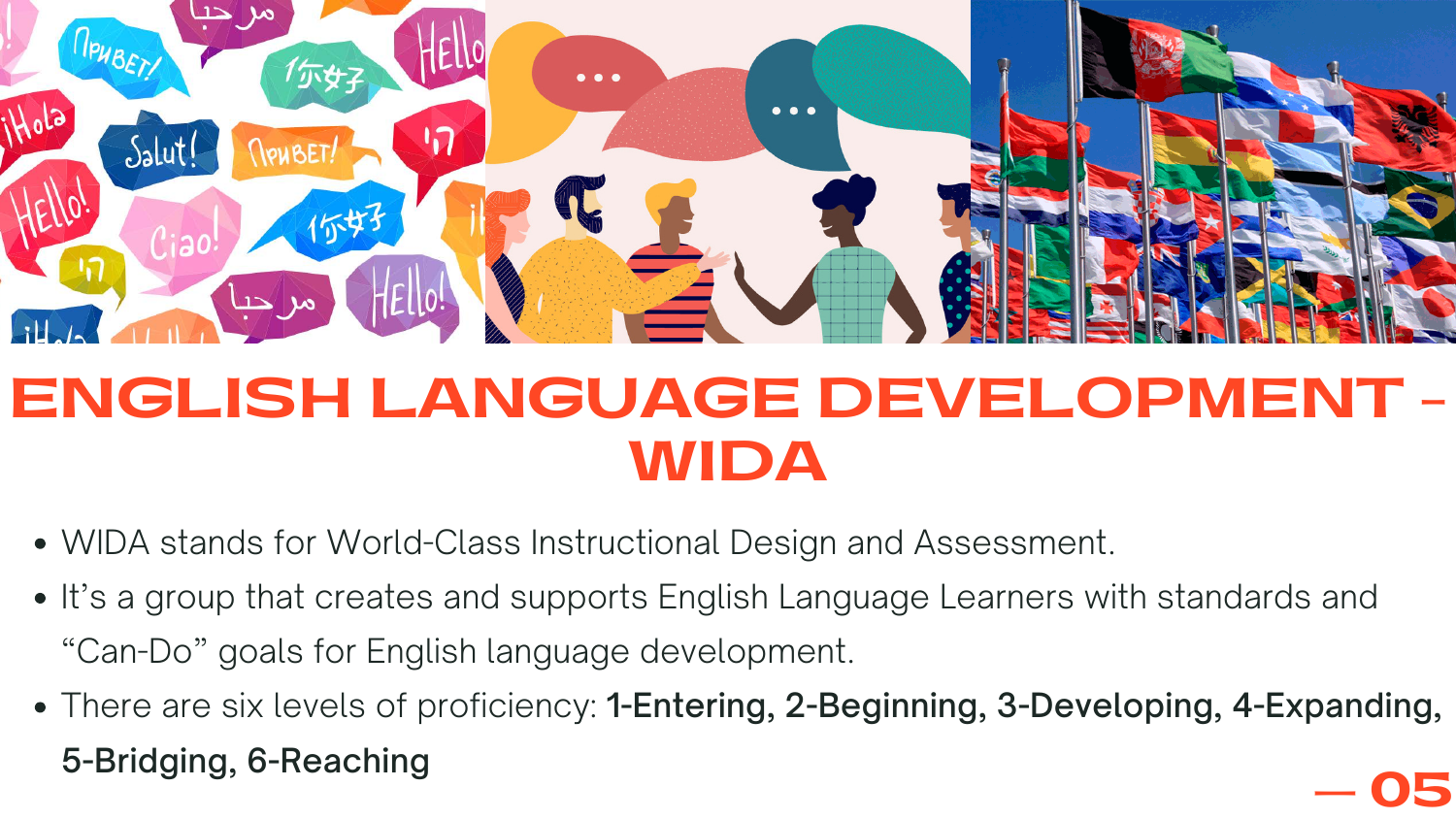- Testing helps teachers understand whether students have the language skills they need to be successful across academic content areas.
- Your child's teachers use ACCESS for ELLs test scores as they decide how best to teach your child.
- Test scores also help teachers track your child's progress in learning academic English and help schools decide what English language support services to provide. You can use test information to advocate for your child at school.

## **ACCESS Test - 2021 Why is my child taking the ACCESS test?**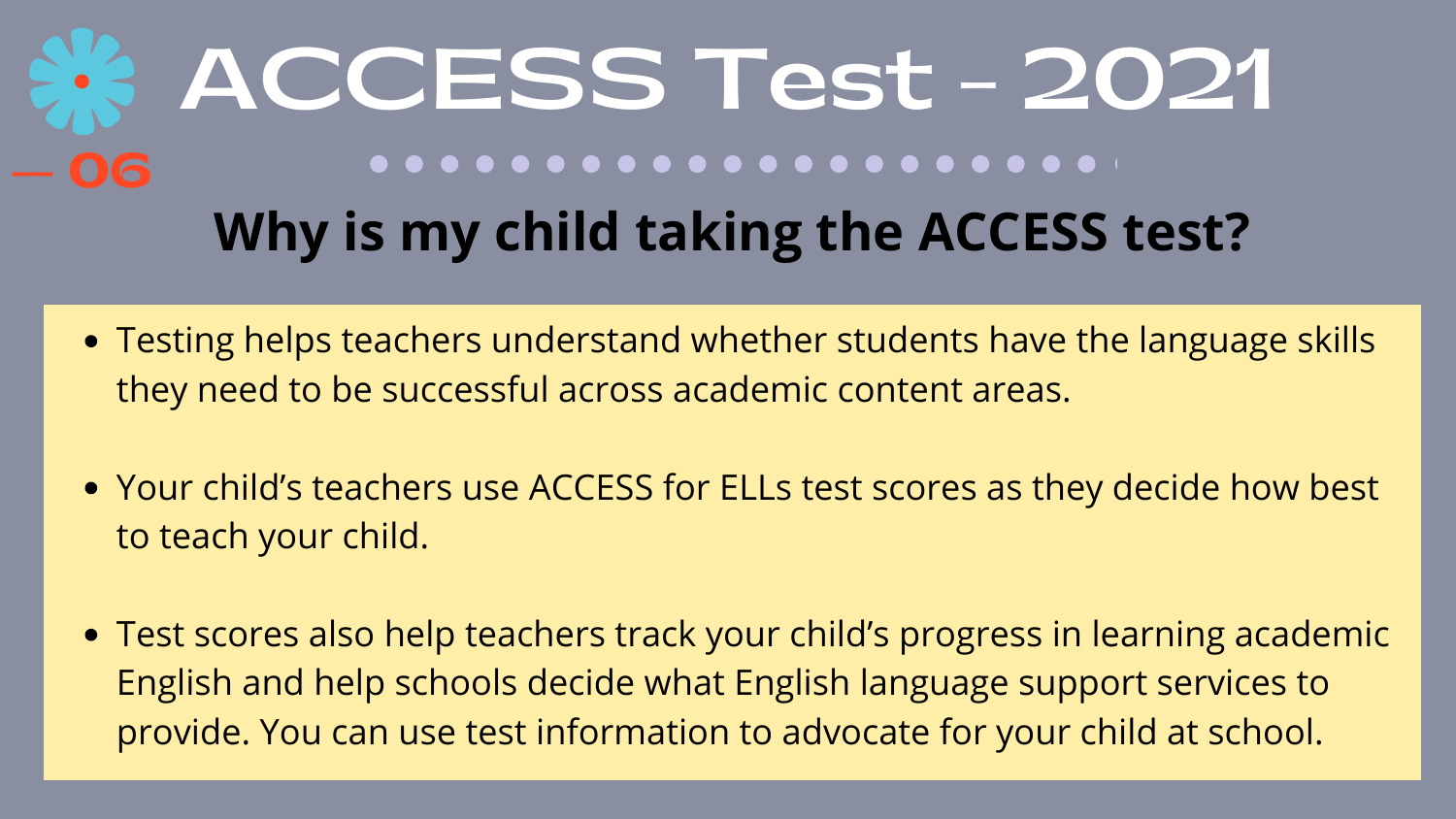- Students in grades 1-3 will take the Speaking, Listening, and Reading test on the computer. They will take the writing test on paper.
- Students in grades 4-6 will take all four domains of the test on the computer.
- Students in K2 take a test that uses stories and activities to keep young learners engaged.



# **ACCESS Test - 2022**

**— 08**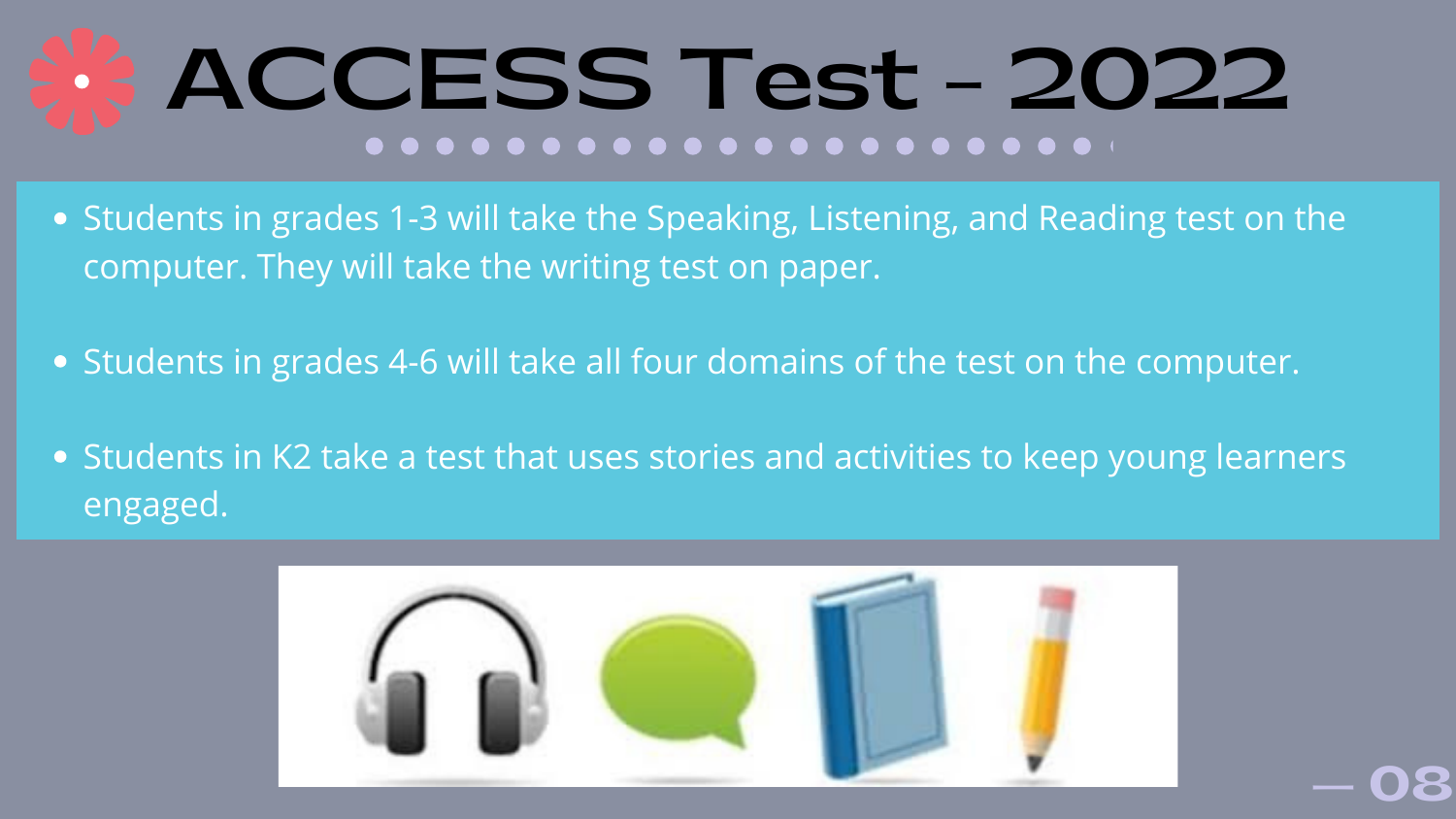**Your child does not need to study for ACCESS for ELLs. The test is an opportunity for students to demonstrate all the ways that they understand and can communicate in English. Prepare for test day by making sure your child gets plenty of sleep and eats breakfast!**



### **ACCESS Test - 2022** . . . . . . . . . . . . . . . . . . . **— 09**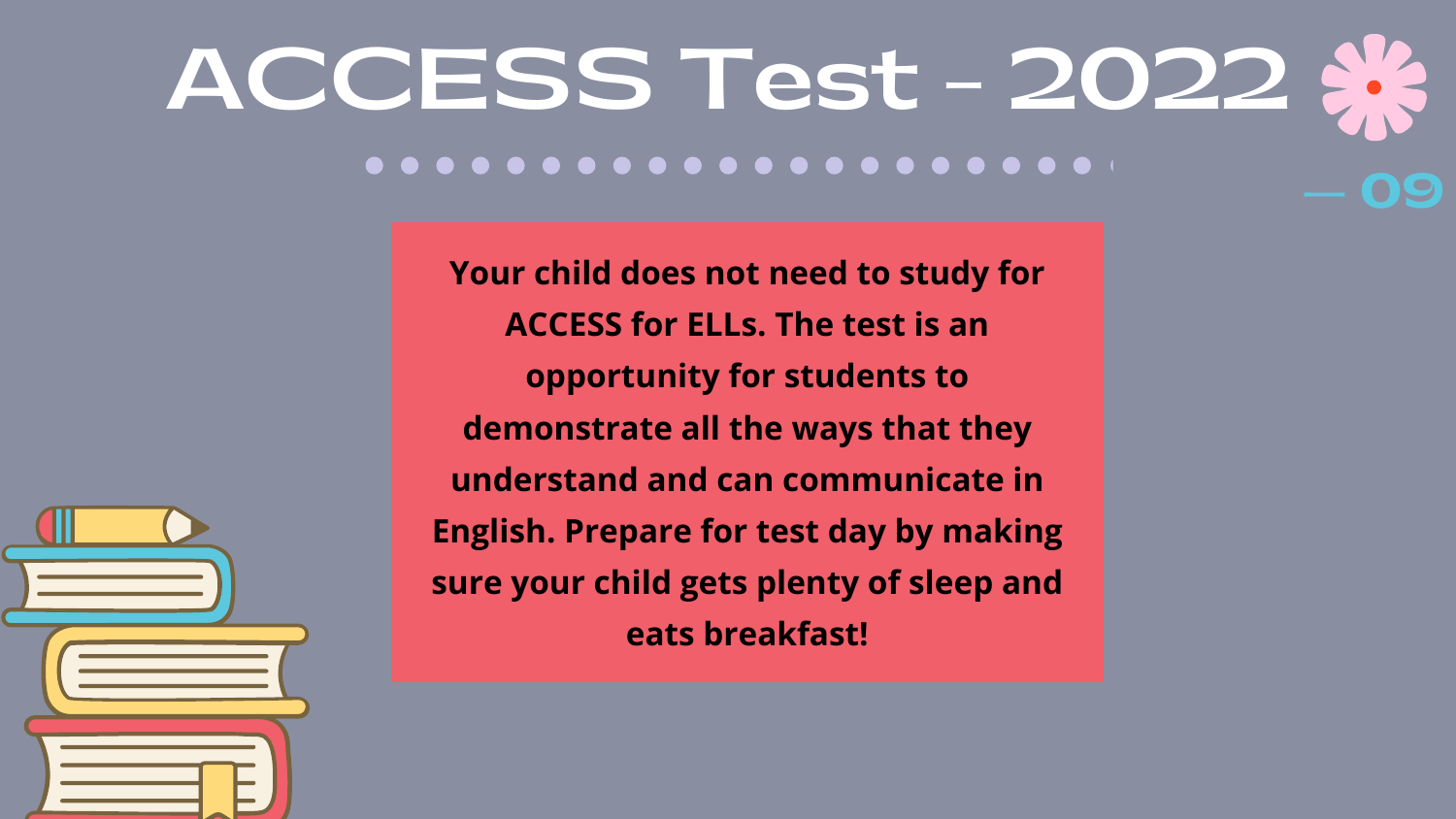### English Learner Parent Advisory Counsel  $S_{\alpha}$

The Boston Renaissance Charter Public Charter School is pleased to announce the establishment of the English Learner Parent Advisory Council (ELPAC) to promote and support the success of our English Learner (EL) Scholars.

**— 10** The ELPAC committee is seeking parent volunteers to support and enhance the instruction of our ELs. ELPAC membership is strictly voluntary and is open to all parents of students identified or have been previously identified as an English Learner (EL), and represent/speak the native languages most commonly spoken by the students in our school.

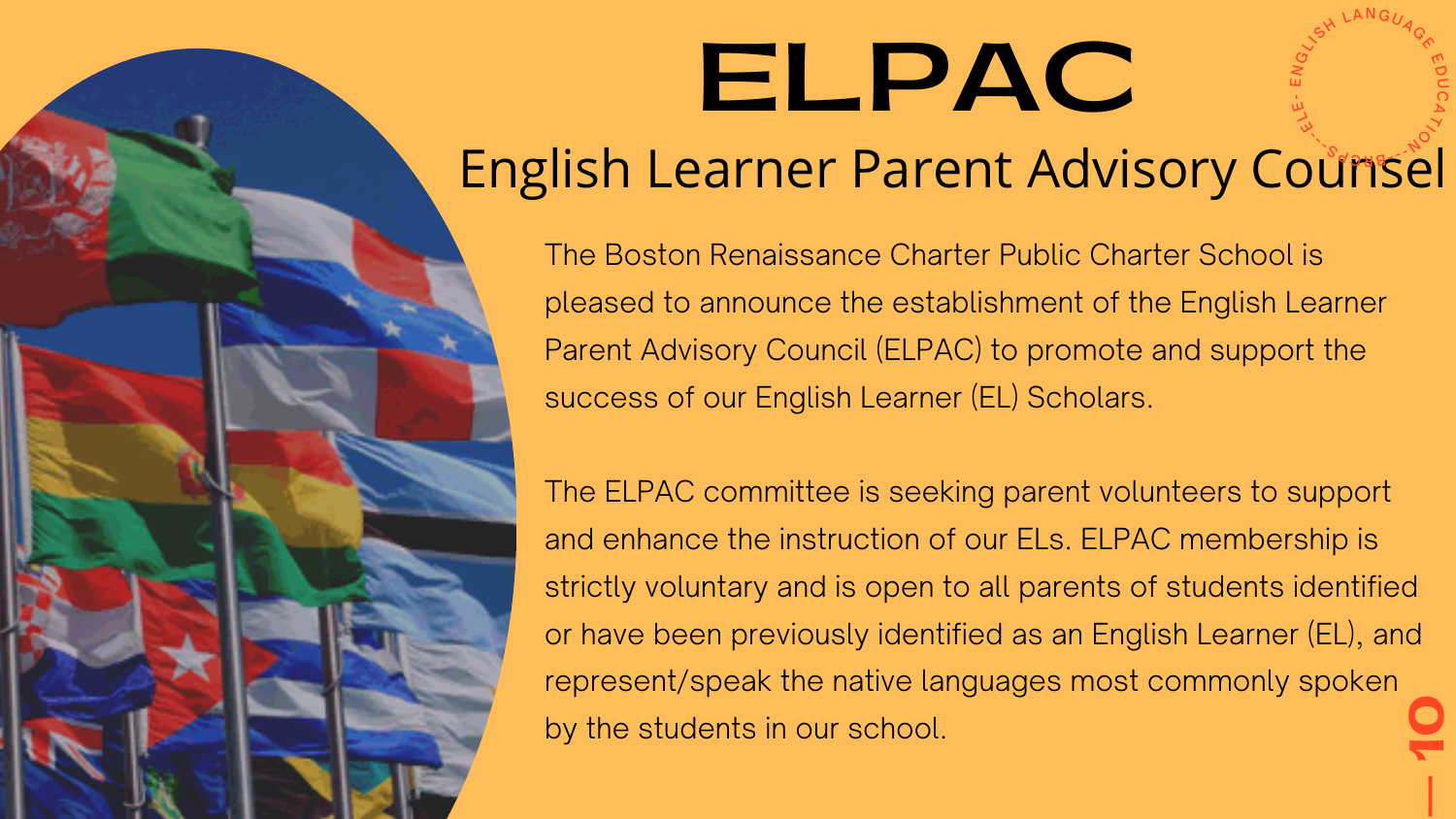### English Learner Parent Advisory Counsel

**— 11**

- Providing advice to the district or school regarding its English Learner Education programs.
- Meeting regularly with school officials to participate in the planning and development of programs designed to improve educational opportunities for ELs.
- Participating in the review of school improvement plans and district improvement plans as the plans relate to ELs.
- Review proposals by the school district to offer a new instructional program for ELs.
- Engage in fundraising activities and connect with local community partners.

### ELPAC Duties Can Include:

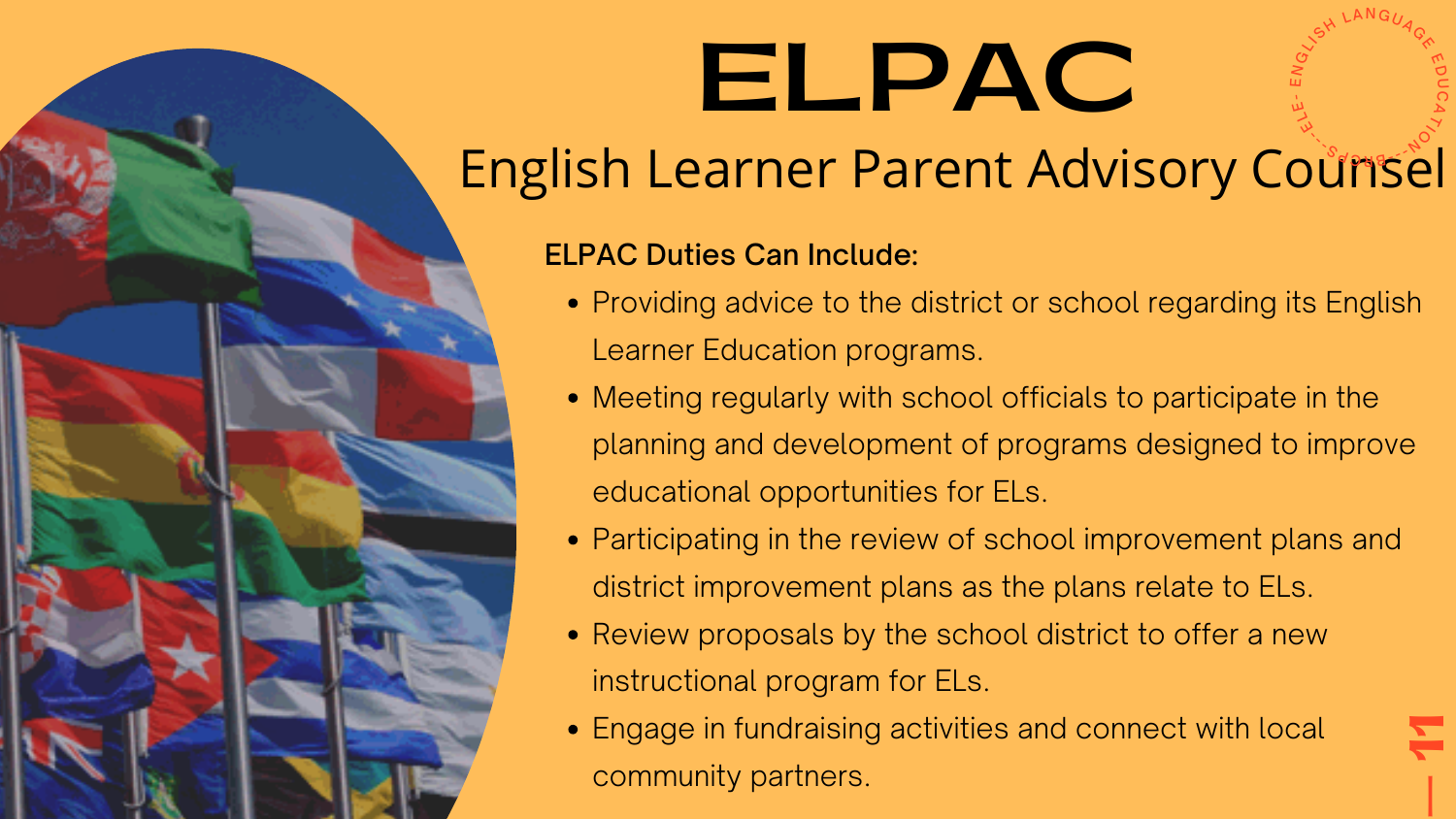**— 11**

### **ELPAC**  $\mathbf \mu$ NG**USH LANGUAGE**  ${\bf \Psi}$ D  $\mathbf C$  $\Omega$  $\overline{\mathcal{X}}$  $\overrightarrow{O}$ ---EL ىن

### English Learner Parent Advisory Counsel  $S_{\alpha}$

- We are looking for parents to volunteer to be a part of our ELPAC!
- We will plan to have another meeting in early Spring, where ELPAC leaders and families will choose what topics will be most beneficial to discuss at that time o It does not have to only be related to ELE - it can be anything! School questions, community resources etc. • If you are interested in being a part of the ELPAC, or being a leader on the ELPAC, please email or call Ms. Galvin!
	-
- 
-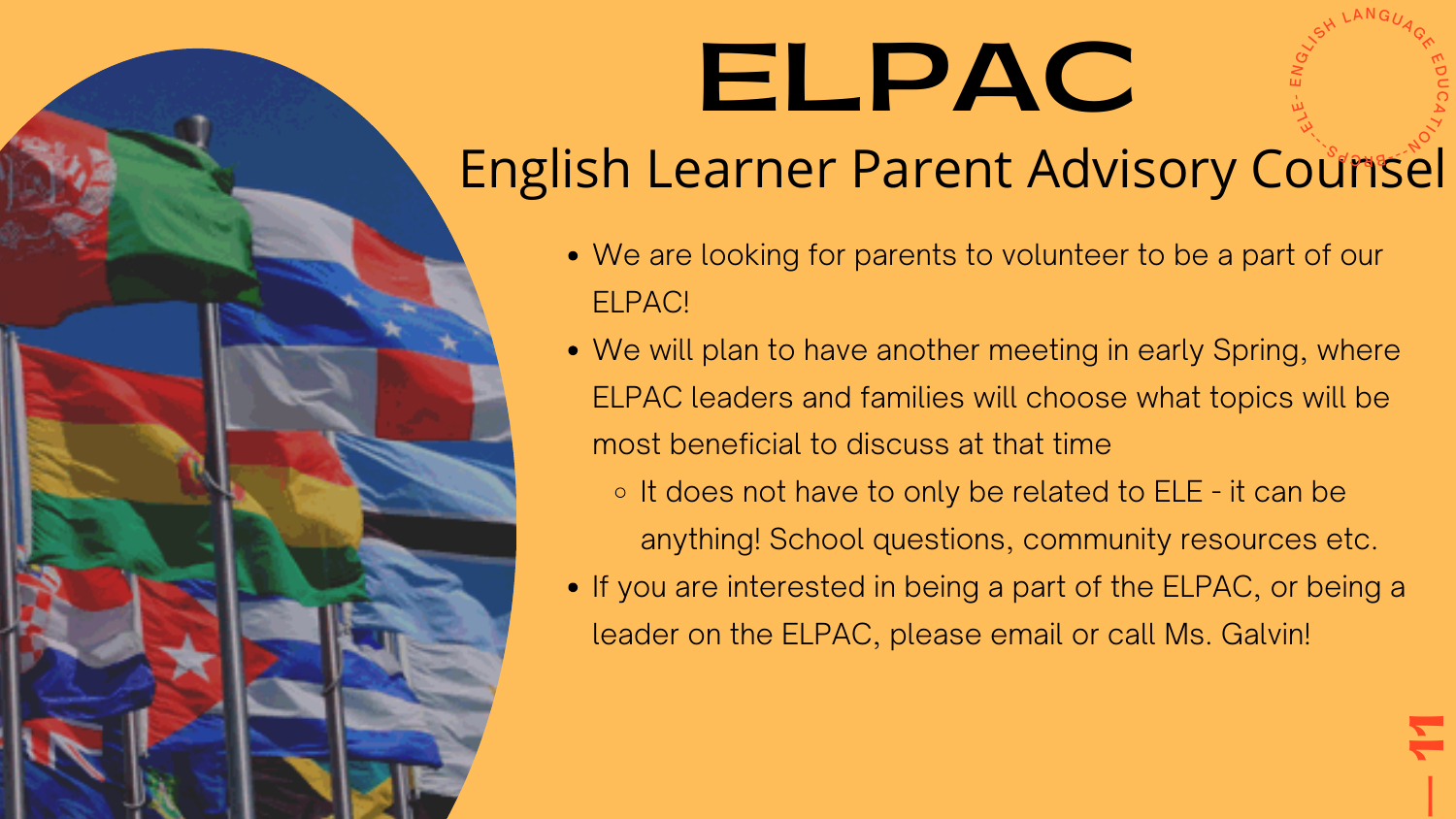

# **Resources**

# **[Raz Kids](https://www.kidsa-z.com/main/Login?_ga=2.41528801.2101759131.1608141929-2128289549.1587921335) [Epic Books](https://www.getepic.com/) [Colorin Colorado](https://www.colorincolorado.org/) [Google Translate](https://translate.google.com/) [BRCPS ELE Website](https://sites.google.com/brcps.school/esl/home)**